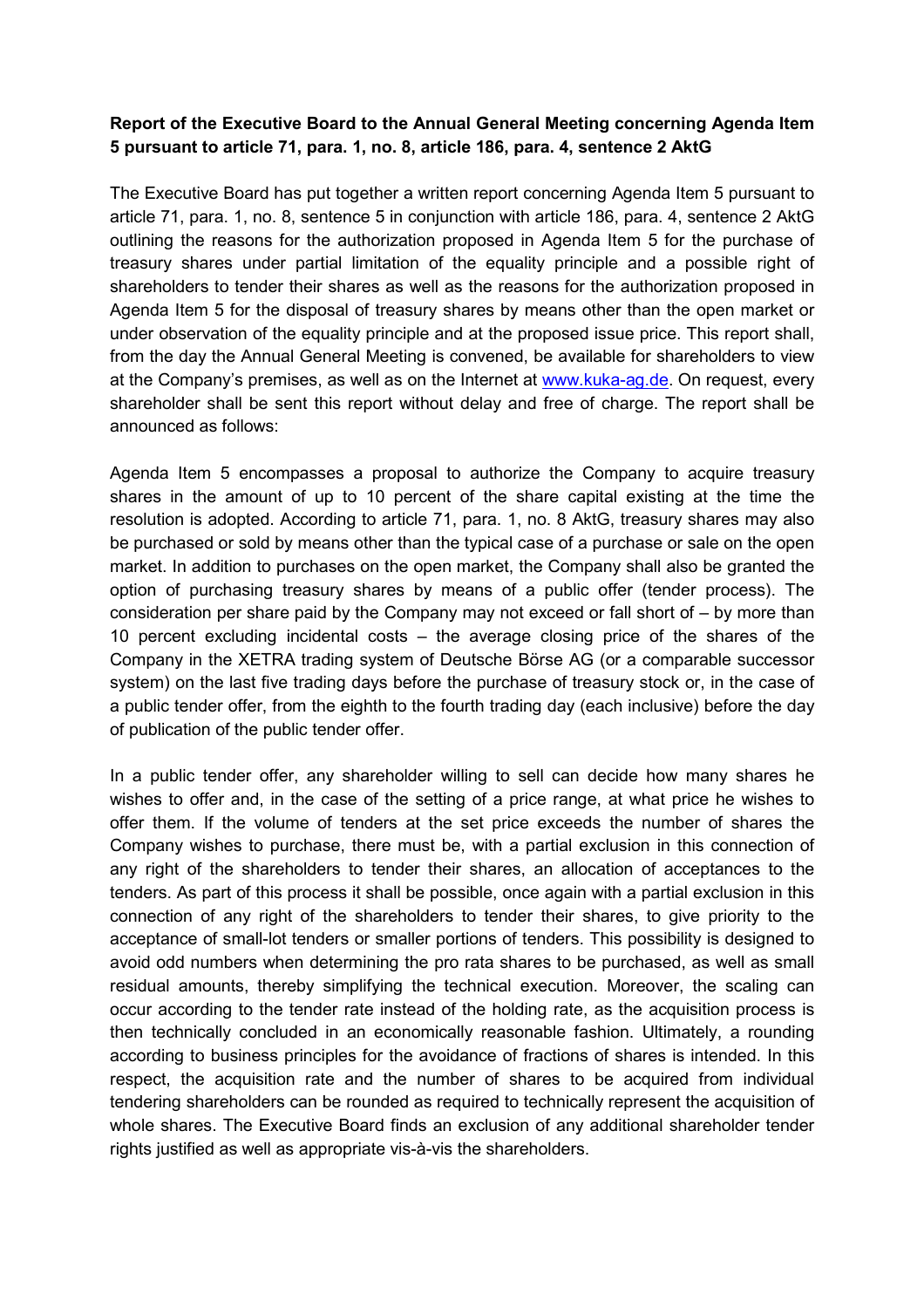The resale of treasury shares after purchase shall be possible subject to the exclusion of the subscription right of the shareholders in the following cases explained here:

By this means, the Executive Board shall be put in a position of having treasury shares available in order to be able  $-$  subject to the approval of the Supervisory Board  $-$  to offer these as consideration in connection with company mergers or the acquisition of companies, or parts of companies, or participations in companies, or other assets (including liabilities of the Company to third parties). In transactions of this kind, this form of consideration is demanded in various cases. The authorization here proposed is therefore intended to give the Company the flexibility needed in order to be able to take advantage of emerging opportunities in connection with company mergers or the acquisition of companies, or parts of companies, or participations in companies, or other assets (including liabilities of the Company to third parties) in a quick and flexible manner. When specifying the valuation relationship, the Executive Board will ensure that the interests of the shareholders are appropriately safeguarded. If liabilities of the Company are transferred to the Company in exchange for treasury shares, these are then extinguished and the equity capital is simultaneously increased for accounting purposes. When assessing the value of the shares granted as a counterconsideration, the Executive Board will take the market price of the KUKA shares as a guide. The Executive Board will report any use of this authorization to the Annual General Meeting.

The proposed resolution also encompasses the authorization to dispose of the acquired treasury shares subject to the exclusion of the subscription right by means other than the open market and in cases other than those connected with company mergers or the acquisition of companies, or parts of companies, or participations in companies, or other assets. A sale under exclusion of the subscription right is subject to the condition of the shares being sold for cash at a price that is not substantially lower than the stock market price of Company shares at the time of the sale. However, this authorization shall only be effective subject to the proviso that the shares sold subject to the exclusion of the subscription rights according to article 186, para. 3, sentence 4 AktG may not, in total, exceed 10 percent of the share capital, and in fact do not do so either on the date that this authorization becomes effective or on the date on which it is exercised. Shares to be counted against this limit of 10 percent include those shares

- issued in order to service warrant or convertible bonds, participation rights or participating bonds or a combination of these instruments, provided that these instruments have been issued on the basis of an authorization resolved at the Annual General Meeting on 28 May 2014 according to the appropriate application of article 186, para. 3, sentence 4 AktG; or
- issued subject to the exclusion of the subscription right pursuant to article 186, para. 3, sentence 4 AktG by use of an authorization to issue new shares under authorized capital that is in effect at the date on which this authorization becomes effective, or by use of an authorization resolved at this Annual General Meeting.

The interests of the shareholders with respect to their assets and voting rights are properly protected by this limitation and by the fact that the issue price is guided by the market price.